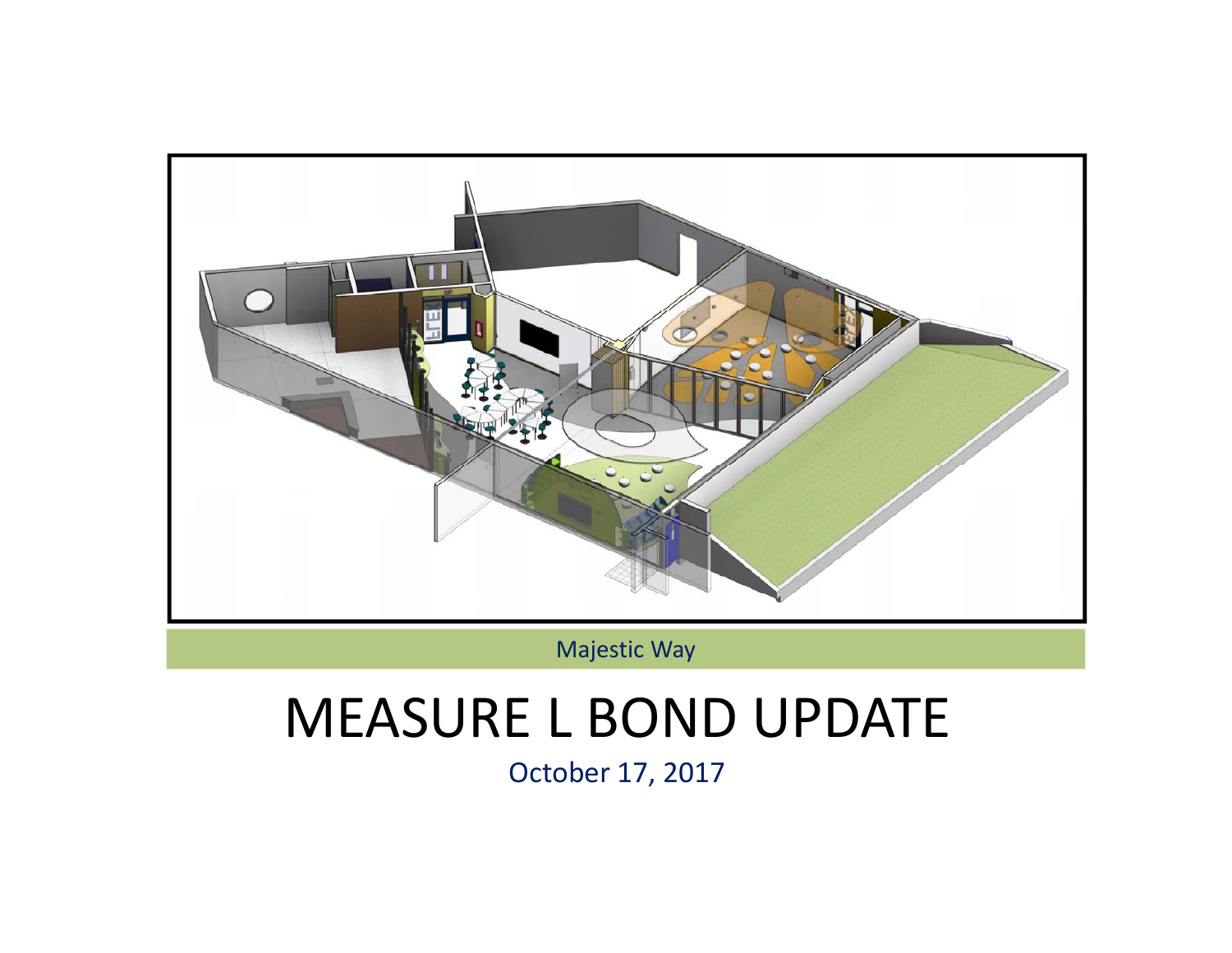### Measure L – Overview

- Phase 2 Project Update
- Phase 3 Project Update
- Phase 4 Project Update
- Program Contingency Update
- Program Schedule Review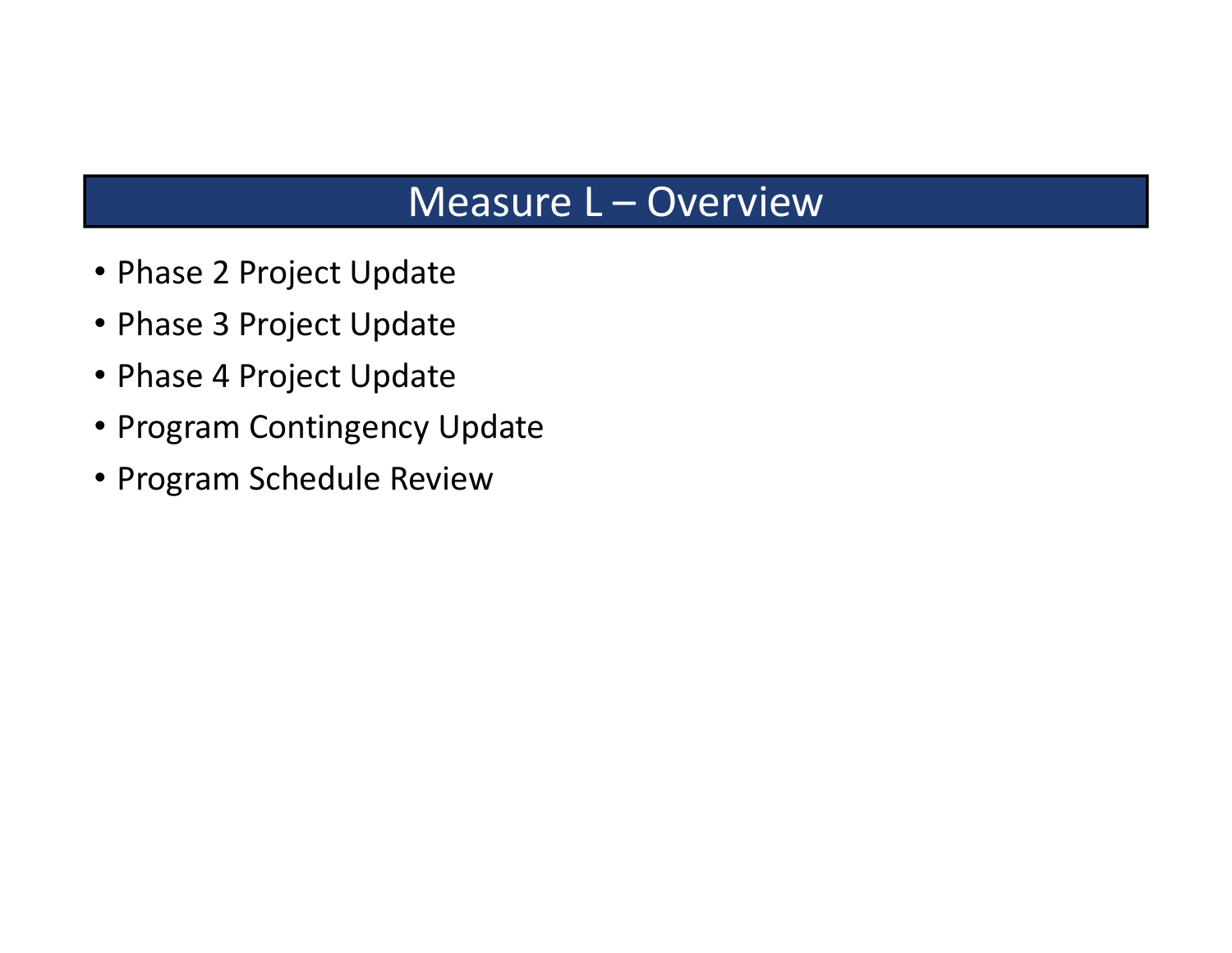### Measure L – Phase 2 Projects

- Vinci Park Elementary School ‐ FIS
	- Bid October 17, 2017
	- Start construction November 2017
	- Exterior Canopy
		- Submit to CGS (California Geological Survey)/DSA November/December2017
		- DSA December 2017
		- Purchase/install January/February 2018
	- Completion March 2018

#### • FIS Furniture

- Reviewing submittal with site
- Order furniture by early November 2017
- Furniture delivery mid March 2018
- Central Kitchen
	- The Punch list is approximately 50% completed. The Contractor has until October 29, 2017 to complete the punch list.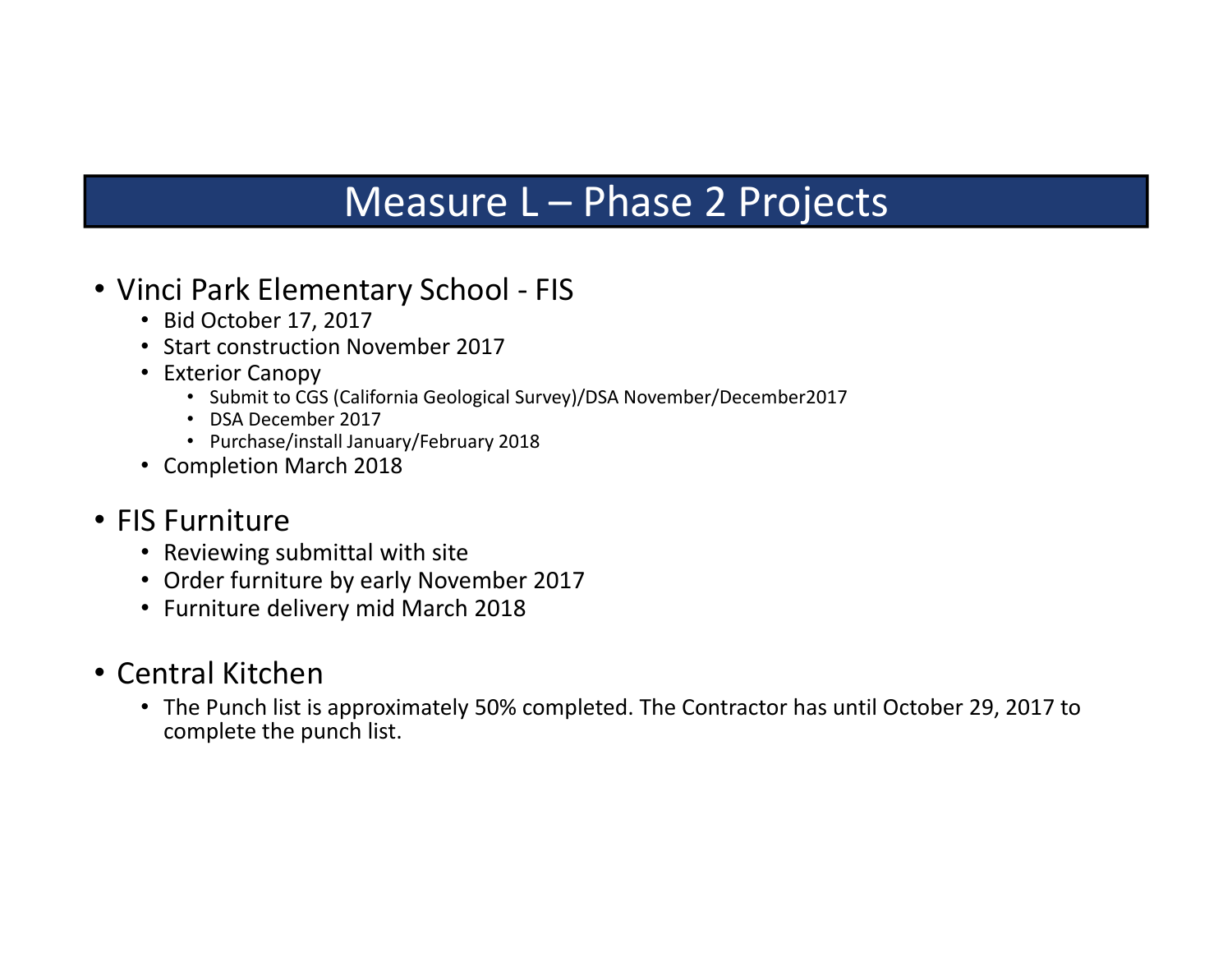### Measure L – Phase 3 Projects

#### • Laneview Modernization Projects

- Punch List items complete
- Glazing (exterior glass replacement) 95% complete, Contractor to replace one broken pane

### • Majestic Way Modernization Project

- Punch List items complete
- Glazing (exterior glass replacement) 75% complete, scheduled to be completed by 10/15 (weekend work)

### • Ruskin Modernization Project

- Punch List items complete
- Glazing (exterior glass replacement) contractor awaiting delivery of replacement glass, anticipated completion by 10/30 (weekend work)

### • Piedmont Modernization Project

- Punch List items 95% complete, anticipated to be completed by 10/22
- Glazing (exterior glass replacement) TBD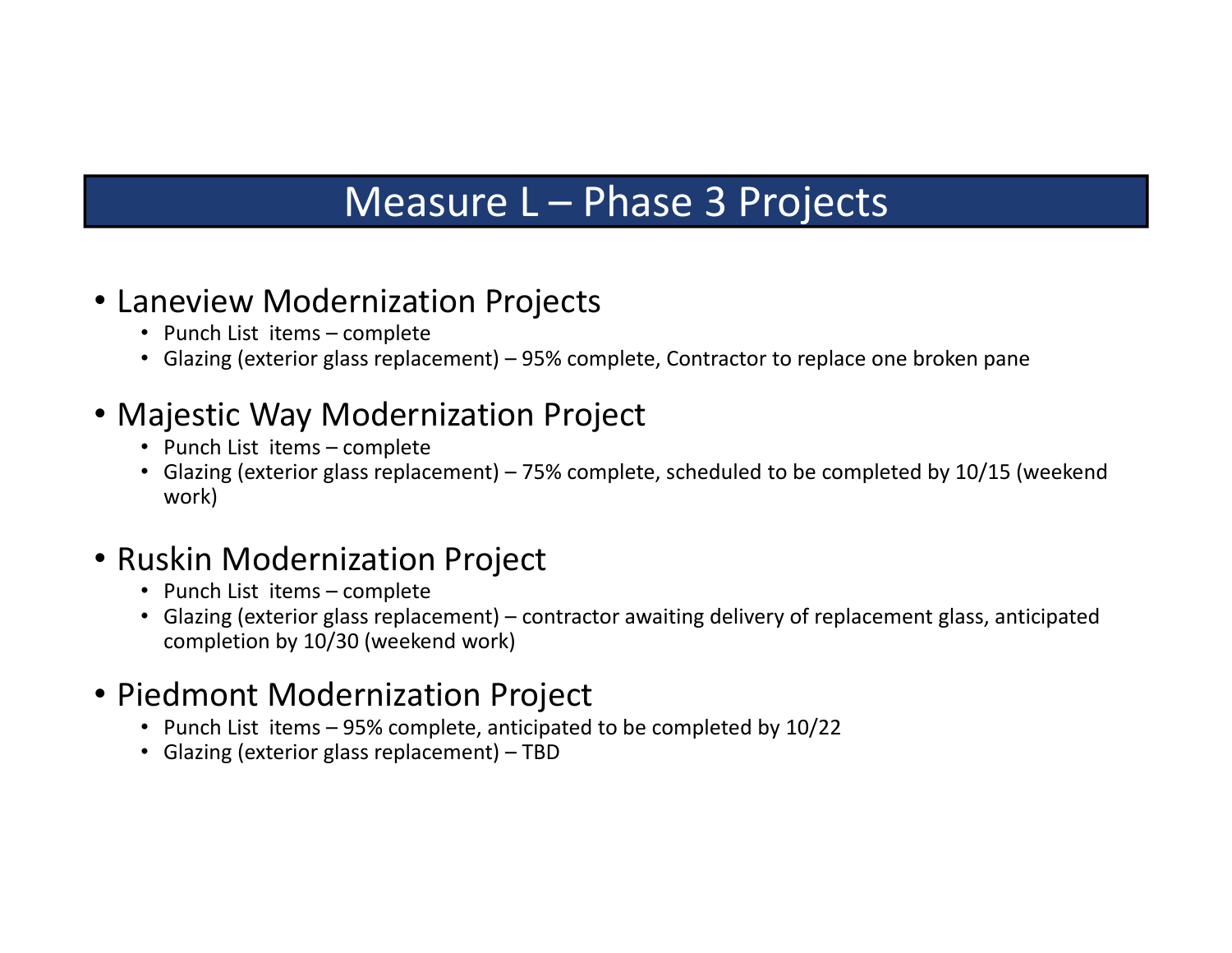### Measure L – Phase 3 Projects

#### • Modernization Projects

- Moving
	- Contractor is currently replacing missing or damaged items
- Furniture ‐ Classroom
	- Vendor is approximately 75% complete with punch list items. Anticipate completion by 10.20.17
- Pavement Rehabilitation Piedmont Middle School
	- District currently reviewing submittal
	- Submit to City & DSA for review October 2017
	- Bid early February 2018
	- Construction starts June 2018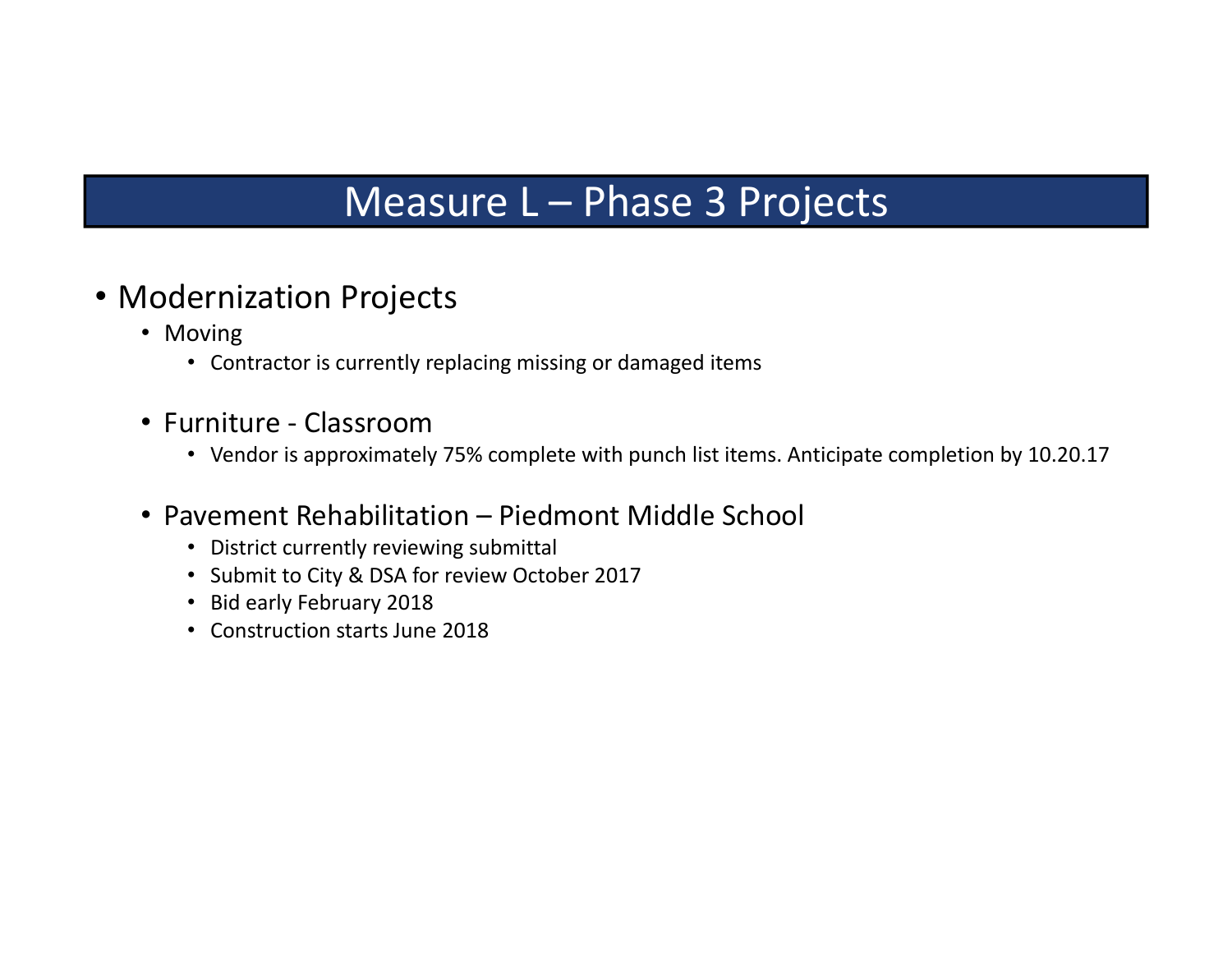### Measure L – Phase 3 Projects

#### • FIS Projects

- Laneview / Majestic Way FIS Project
- Bid September 19, 2017, received 4 bids
- Recommend award contract to Beal's Martin for base bid for \$1,894,903
- Project bid under budget

#### • FIS Furniture

- Reviewing submittal with each site
- Order furniture by early November 2017
- Furniture delivery mid February 2018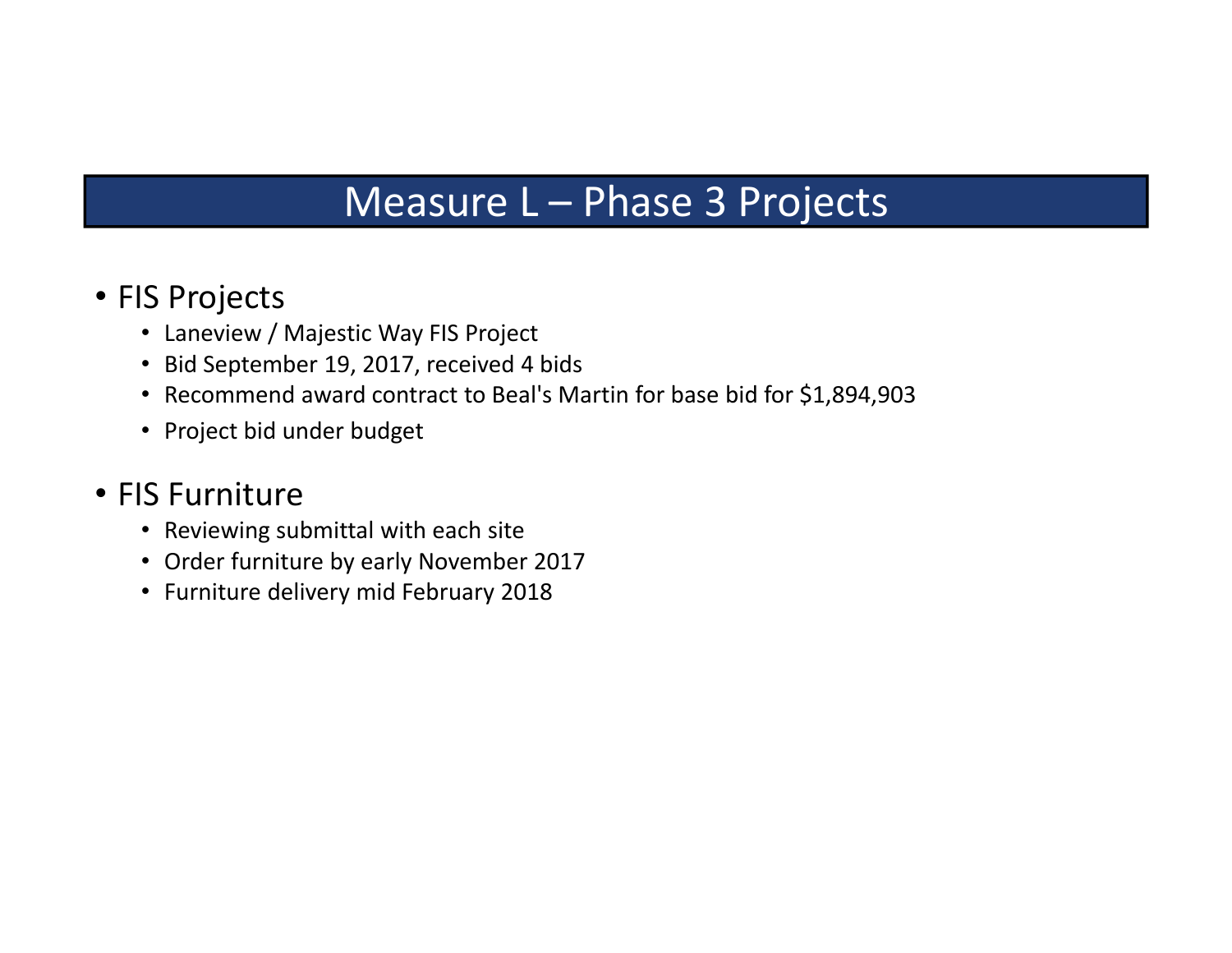### Measure L – Phase 4 Projects

- Modernization Projects
	- Ruskin Elementary School ‐ FIS
		- Submit to DSA early November 2017
	- Piedmont Middle School ‐ FIS
		- Submit to DSA early November 2017
	- Brooktree Elementary School
		- Submit to DSA mid November 2017
	- Cherrywood Elementary School
		- Submit to DSA ‐ late October 2017
	- Toyon Elementary School
		- Submit to DSA ‐ late December 2017
	- Morrill Middle School
		- Submit to DSA early November 2017
	- AV @ MPR Elementary Schools
		- Equipment has been ordered
		- Install electrical requirement October/November 2017
		- Install AV equipment November 2017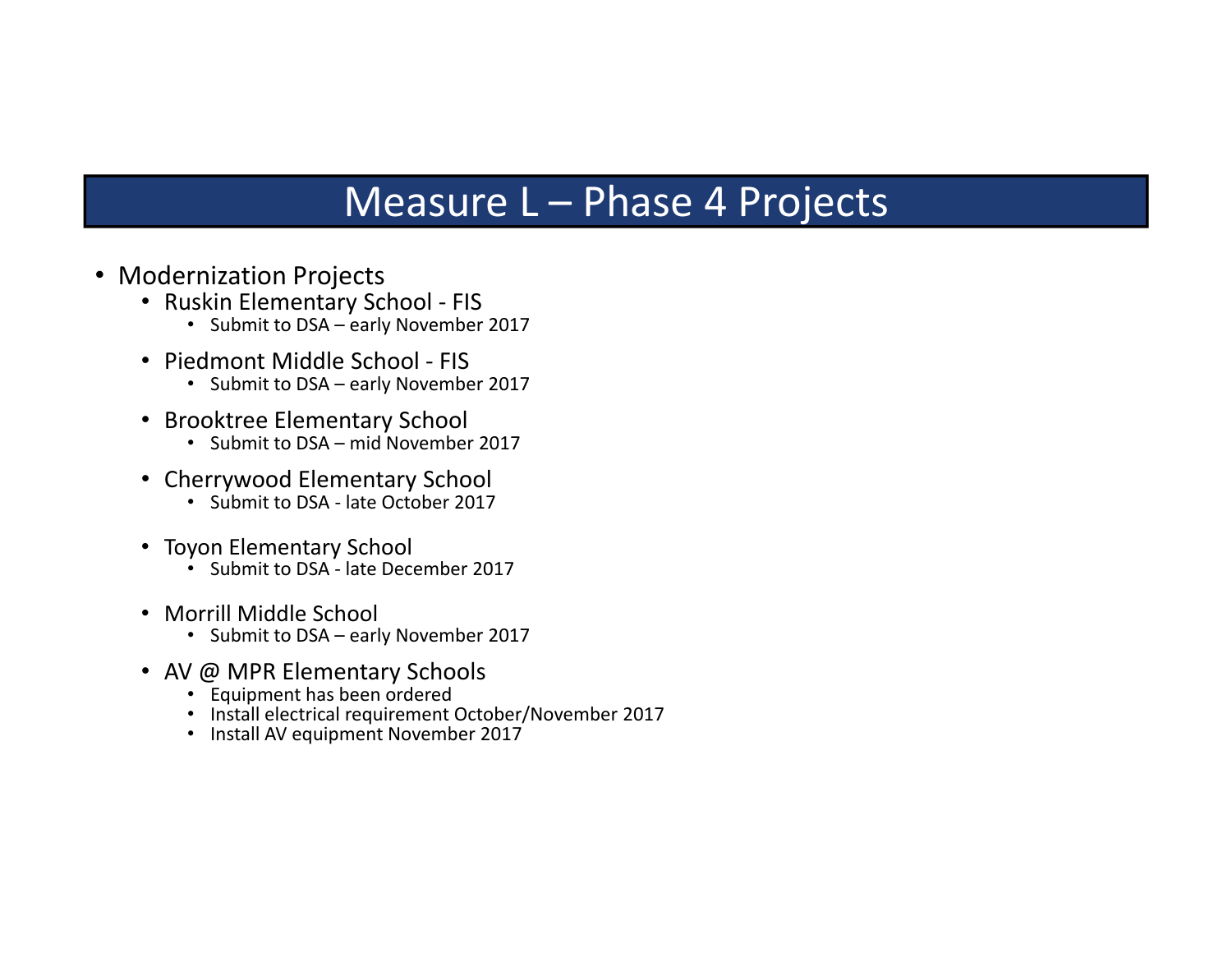## Measure L – Projects Savings/Over Update

|                                    | Summer 2015        | Summer 2016        | Summer 2017        | <b>Totals</b>      |
|------------------------------------|--------------------|--------------------|--------------------|--------------------|
|                                    | Actual             | Actual             | Estimated          | Actual             |
| SAVINGS/(EXPENSES)                 | Savings +/Over (-) | Savings +/Over (-) | Savings +/Over (-) | Savings +/Over (-) |
| PHASE 1 - JUMPSTART PROGRAM (2015) |                    |                    |                    |                    |
| Playground                         | 435,885.00         |                    |                    | 435,885.00         |
| Painting                           | 217,833.00         |                    |                    | 217,833.00         |
| Fencing                            | 321,826.00         |                    |                    | 321,826.00         |
| Paving                             | 194,631.00         |                    |                    | 194,631.00         |
| <b>CW-Waterline Project</b>        | (56, 786.00)       |                    |                    | (56, 786.00)       |
| PHASE 2 (2016)                     |                    |                    |                    |                    |
| Modernization (NB, NW, SMD, SMT)   |                    | 272,037.00         |                    | 272,037.00         |
| Lighting Fixtures (Prop 39)        |                    | (53,694.00)        |                    | (53,694.00)        |
| Paving                             |                    | 995,777.00         |                    | 995,777.00         |
| Fencing                            |                    | (2,850.00)         |                    | (2,850.00)         |
| Furniture                          |                    | (297,080.00)       |                    | (297,080.00)       |
| <b>FIS Furniture</b>               |                    | 59,187.00          |                    | 59,187.00          |
| PHASE 3 (2017)                     |                    |                    |                    |                    |
| Modernization (LV, MW RK, PMT)     |                    |                    | 140,011.00         | 140,011.00         |
| Paving                             |                    |                    | (67, 742.00)       | (67, 742.00)       |
| Moving                             |                    |                    | 34,877.00          | 34,877.00          |
| TOTAL SAVINGS/(EXPENSES)           | 1,113,389.00       | 973,377.00         | 107,146.00         | 2,193,912.00       |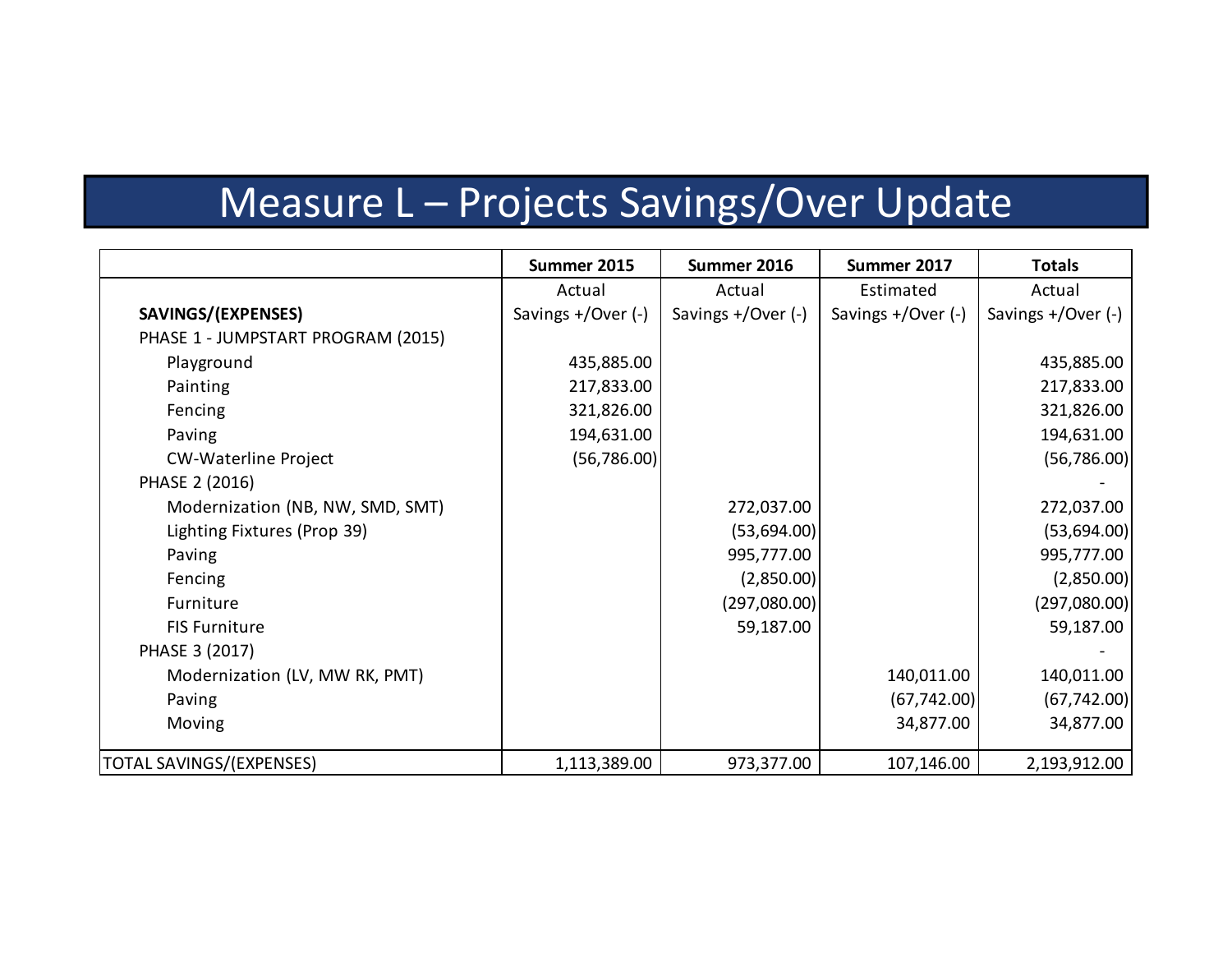## Measure L – Program Schedule

| 2017/2018 Construction & Furniture Projects |                                                                           |                                                          |                                            |                                             |                                                                                                                                                                         |                                              |   |                                   |                |                                                           |                                                               |                                   |                                                       |                                     |                                    |                                                       |                                         |
|---------------------------------------------|---------------------------------------------------------------------------|----------------------------------------------------------|--------------------------------------------|---------------------------------------------|-------------------------------------------------------------------------------------------------------------------------------------------------------------------------|----------------------------------------------|---|-----------------------------------|----------------|-----------------------------------------------------------|---------------------------------------------------------------|-----------------------------------|-------------------------------------------------------|-------------------------------------|------------------------------------|-------------------------------------------------------|-----------------------------------------|
|                                             | <b>Construction Legend</b><br>Design<br><b>DSA Review</b><br>Bid<br>Award |                                                          |                                            |                                             | Furniture Legend<br>Furniture Order Finalized<br>Preconstruction<br>Quote Pricing<br>Construction<br>PO Generated<br>Start of School<br>Furniture Ordered<br>Punch List |                                              |   |                                   |                |                                                           | Start of School<br>Lead Time<br>Furniture Received and Placed |                                   |                                                       |                                     |                                    |                                                       |                                         |
| <b>Construction Projects</b>                |                                                                           | 2017                                                     |                                            |                                             | 2018                                                                                                                                                                    |                                              |   |                                   |                |                                                           |                                                               |                                   |                                                       |                                     |                                    |                                                       |                                         |
|                                             | October<br>Week<br>$2 \mid 3 \mid$<br>$\overline{4}$                      | November<br>Week<br>$2 \mid 3 \mid 4$<br>$5\overline{5}$ | December<br>Week<br>$2 \mid 3 \mid 4$<br>1 | January<br>Week<br>$2 \quad 3 \quad 4$<br>5 | February<br>Week<br>$1 \quad 2 \quad 3$<br>$\mathbf{A}$                                                                                                                 | March<br>Week<br>$1 \quad 2 \quad 3 \quad 4$ | 5 | April<br>Week<br>$2 \overline{3}$ | $\overline{4}$ | May<br>Week<br>$1 \quad 2 \quad 3$<br>$\overline{4}$<br>5 | June<br>Week<br>$2 \mid 3 \mid 4$                             | July<br>Week<br>$1 \mid 2 \mid 3$ | August<br>Week<br>$1 \mid 2 \mid 3$<br>$\overline{4}$ | September<br>Week<br>$\overline{2}$ | October<br>Week<br>$\sqrt{2}$<br>3 | November<br>Week<br>3 <sup>1</sup><br>$4 \mid 5$<br>2 | December<br>Week<br>$1 \ 2 \ 3 \ 4 \ 5$ |
| Vinci Park FIS                              |                                                                           |                                                          |                                            |                                             |                                                                                                                                                                         |                                              |   |                                   |                |                                                           |                                                               |                                   |                                                       |                                     |                                    |                                                       |                                         |
| Laneview - FIS                              |                                                                           |                                                          |                                            |                                             |                                                                                                                                                                         |                                              |   |                                   |                |                                                           |                                                               |                                   |                                                       |                                     |                                    |                                                       |                                         |
| Majestic Way - FIS                          |                                                                           |                                                          |                                            |                                             |                                                                                                                                                                         |                                              |   |                                   |                |                                                           |                                                               |                                   |                                                       |                                     |                                    |                                                       |                                         |
| Brooktree - Modernization                   |                                                                           |                                                          |                                            |                                             |                                                                                                                                                                         |                                              |   |                                   |                |                                                           |                                                               |                                   |                                                       |                                     |                                    |                                                       |                                         |
| Brooktree - FIS                             |                                                                           |                                                          |                                            |                                             |                                                                                                                                                                         |                                              |   |                                   |                |                                                           |                                                               |                                   |                                                       |                                     |                                    |                                                       |                                         |
| Cherrywood - Modernization                  |                                                                           |                                                          |                                            |                                             |                                                                                                                                                                         |                                              |   |                                   |                |                                                           |                                                               |                                   |                                                       |                                     |                                    |                                                       |                                         |
| Cherrywood - FIS                            |                                                                           |                                                          |                                            |                                             |                                                                                                                                                                         |                                              |   |                                   |                |                                                           |                                                               |                                   |                                                       |                                     |                                    |                                                       |                                         |
| Toyon - Modernization                       |                                                                           |                                                          |                                            |                                             |                                                                                                                                                                         |                                              |   |                                   |                |                                                           |                                                               |                                   |                                                       |                                     |                                    |                                                       |                                         |
| Toyon - FIS                                 |                                                                           |                                                          |                                            |                                             |                                                                                                                                                                         |                                              |   |                                   |                |                                                           |                                                               |                                   |                                                       |                                     |                                    |                                                       |                                         |
| Morrill - Modernization                     |                                                                           |                                                          |                                            |                                             |                                                                                                                                                                         |                                              |   |                                   |                |                                                           |                                                               |                                   |                                                       |                                     |                                    |                                                       |                                         |
| Morrill - FIS                               |                                                                           |                                                          |                                            |                                             |                                                                                                                                                                         |                                              |   |                                   |                |                                                           |                                                               |                                   |                                                       |                                     |                                    |                                                       |                                         |
| Ruskin - FIS                                |                                                                           |                                                          |                                            |                                             |                                                                                                                                                                         |                                              |   |                                   |                |                                                           |                                                               |                                   |                                                       |                                     |                                    |                                                       |                                         |
| Piedmont - FIS                              |                                                                           |                                                          |                                            |                                             |                                                                                                                                                                         |                                              |   |                                   |                |                                                           |                                                               |                                   |                                                       |                                     |                                    |                                                       |                                         |
| Piedmont Drop off                           |                                                                           |                                                          |                                            |                                             |                                                                                                                                                                         |                                              |   |                                   |                |                                                           |                                                               |                                   |                                                       |                                     |                                    |                                                       |                                         |
| <b>Furniture Projects</b>                   |                                                                           |                                                          |                                            |                                             |                                                                                                                                                                         |                                              |   |                                   |                |                                                           |                                                               |                                   |                                                       |                                     |                                    |                                                       |                                         |
| FIS Furniture - Vinci Park                  |                                                                           |                                                          |                                            |                                             |                                                                                                                                                                         |                                              |   |                                   |                |                                                           |                                                               |                                   |                                                       |                                     |                                    |                                                       |                                         |
| FIS Furniture - LV & MW                     |                                                                           |                                                          |                                            |                                             |                                                                                                                                                                         |                                              |   |                                   |                |                                                           |                                                               |                                   |                                                       |                                     |                                    |                                                       |                                         |
| FIS Furniture - Phase 4                     |                                                                           |                                                          |                                            |                                             |                                                                                                                                                                         |                                              |   |                                   |                |                                                           |                                                               |                                   |                                                       |                                     |                                    |                                                       |                                         |
| Furniture                                   |                                                                           |                                                          |                                            |                                             |                                                                                                                                                                         |                                              |   |                                   |                |                                                           |                                                               |                                   |                                                       |                                     |                                    |                                                       |                                         |